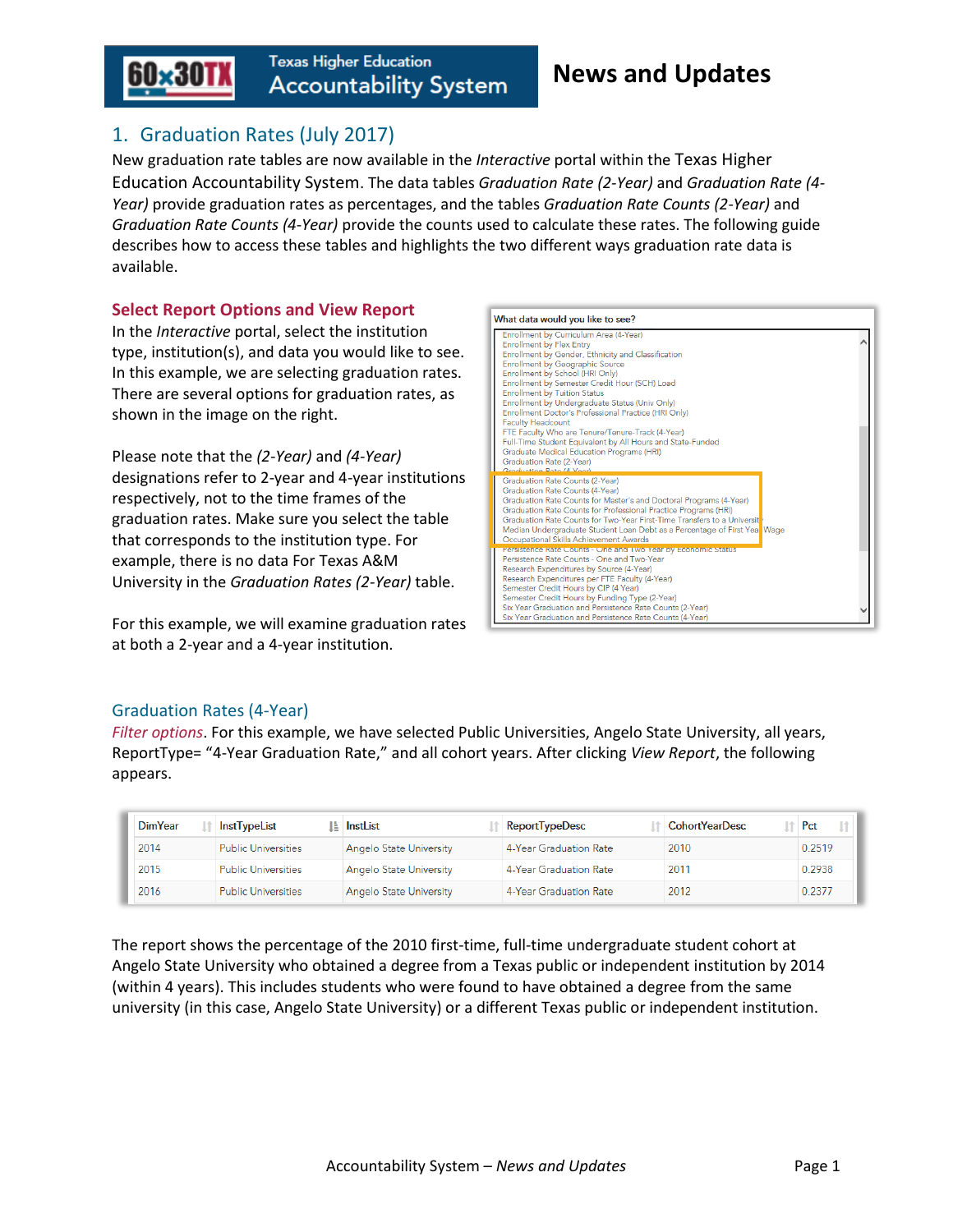

#### Graduation Rates (2-Year)

*Filter options*. For this example, we have selected Community Colleges, Amarillo College, all years, ReportType = "4-Year Graduation Rate," and all cohort years. The results are shown below.

| <b>DimYear</b> | InstTypeList              | Li InstList      | <b>ReportTypeDesc</b>  | <b>CohortYearDesc</b> | Pct    |
|----------------|---------------------------|------------------|------------------------|-----------------------|--------|
| 2014           | <b>Community Colleges</b> | Amarillo College | 4-Year Graduation Rate | 2010                  | 0.2262 |
| 2015           | <b>Community Colleges</b> | Amarillo College | 4-Year Graduation Rate | 2011                  | 0.2525 |
| 2016           | <b>Community Colleges</b> | Amarillo College | 4-Year Graduation Rate | 2012                  | 0.2793 |

The report shows the percentage of the 2010 first-time, full-time undergraduate student cohort at Amarillo College who were found to have received an award from a Texas public or independent institution by 2014 (within 4 years).

#### Graduation Rate Counts (4-Year)

The underlying counts by which graduation rates are calculated are also available in the Graduation Rate Counts tables. For 4-year institutions, these counts are reported for the following categories: students who graduated from the same institution (in this case, Angelo State University), another Texas institution, or students not found to have obtained a degree at a Texas public or independent institution.

*Filter options*. For this example, we have selected Public Universities, Angelo State University, Year = 2014, all options for *SameOther*, and the *4-Year Graduation Rate* for *Cohort Year* = 2010. After clicking *View Report*, the following appears.

| <b>DimYear</b> | InstTypeList               | InstList                       | SameOtherDesc | <b>ReportTypeDesc</b>  | <b>CohortYearDesc</b> | Count |
|----------------|----------------------------|--------------------------------|---------------|------------------------|-----------------------|-------|
| 2014           | <b>Public Universities</b> | <b>Angelo State University</b> | Not Found     | 4-Year Graduation Rate | 2010                  | 977   |
| 2014           | <b>Public Universities</b> | Angelo State University        | Other         | 4-Year Graduation Rate | 2010                  | 32    |
| 2014           | <b>Public Universities</b> | <b>Angelo State University</b> | Same          | 4-Year Graduation Rate | 2010                  | 297   |

The report shows the number of students from the 2010 first-time, full-time undergraduate student cohort at Angelo State University who graduated from a Texas public or independent institution by 2014 (within 4 academic years). For the *SameOtherDesc* column, *Same* includes students who graduated from the same university (in this case, Angelo State University), *Other* shows students who graduated at a different Texas institution, and *Not Found* includes students who were not discovered as having graduated from a Texas public or independent institution. The total number of students in the cohort can be confirmed by adding each of the three counts. Note that all options must be selected in the *SameOther* category to determine the cohort for graduation rate calculations.